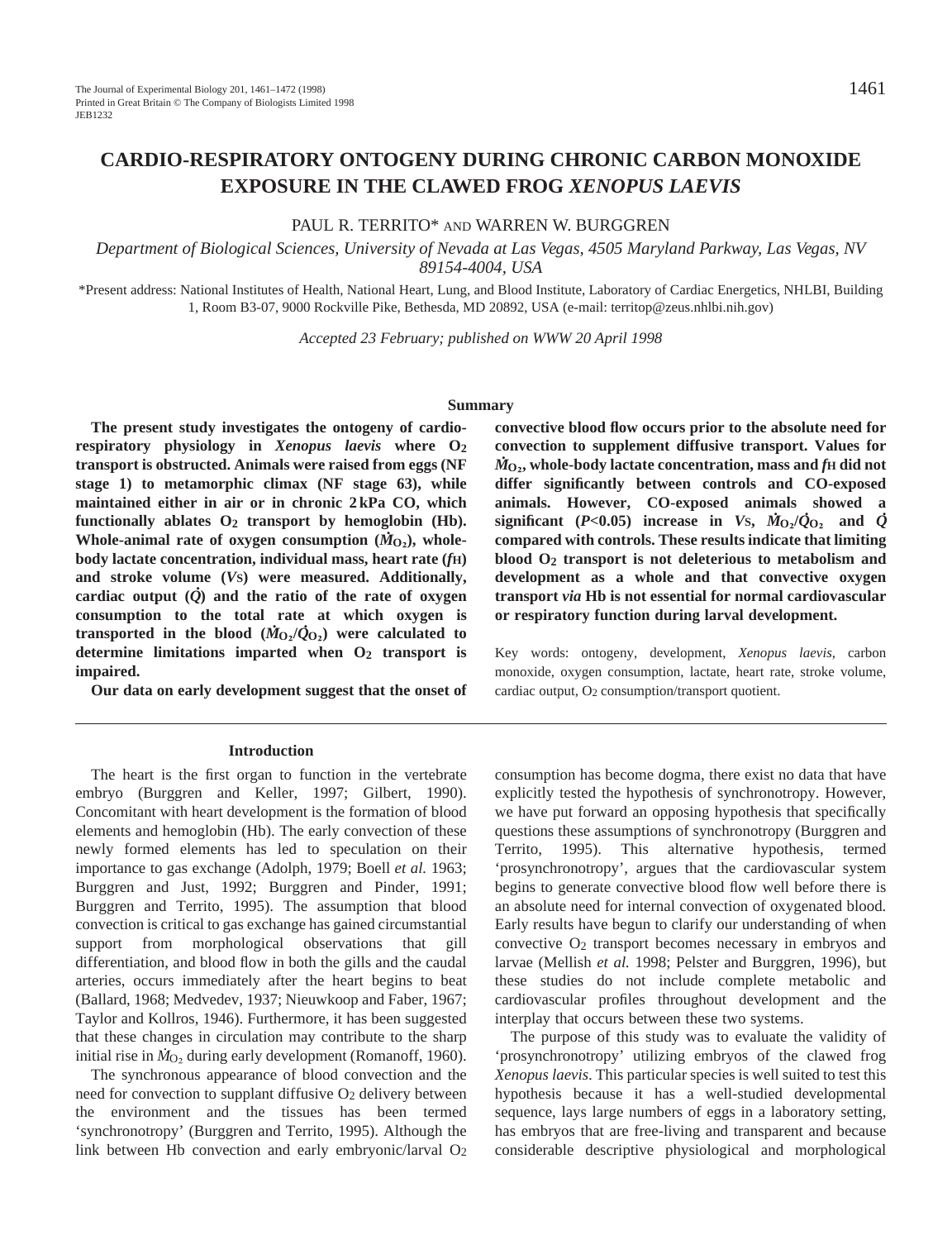information exists that can serve as a basis for formulating more detailed mechanistic questions. Our approach has been to elucidate the dependence of the rate of  $O<sub>2</sub>$  uptake on convective blood flow in larval *Xenopus laevis*. First, we have evaluated the relative contributions of aerobic and anaerobic metabolism. Second, we have measured cardiac performance (heart rate, stroke volume and cardiac output) to determine the role of blood flow in supporting aerobic metabolism. Third, we have determined the relative coupling of cardiac function to oxygen uptake. This was achieved in larvae by functionally ablating Hb through chronic exposure to 2 kPa carbon monoxide  $(CO)$ . Disruption of Hb  $O_2$ -binding with CO has been used by Holeton (1971*b*) and Pelster and Burggren (1996) in larval fish and in embryonic chickens (Cirotto and Arangi, 1989). By rearing larvae in the presence of CO, we can determine what role the cardiovascular system plays in oxygen uptake and its distribution. Furthermore, we can assess the inevitable and changing role of Hb in bulk  $O<sub>2</sub>$  transport as development progresses. These studies enable us to determine whether the cardiovascular system forms prior to the requirement for convective O<sub>2</sub> transport.

### **Materials and methods**

## *Experimental animals*

Fertilized eggs were obtained in our laboratory from the breeding of four adult pairs of *Xenopus laevis* according to Thompson and Franks (1978). Equal numbers of newly laid eggs were placed into two 25 l holding tanks, where they were maintained in dechlorinated water at 24±0.2 °C.

### *Experimental conditions*

Holding tanks for rearing larvae were aerated with one of two gas mixtures:  $21 \text{ kPa}$  O<sub>2</sub>/79 kPa N<sub>2</sub> (control) or  $2 \text{ kPa}$ CO/21 kPa O2/77 kPa N2. Carbon monoxide (CO) gas mixtures were generated with a Cameron GF-4 gas-mixing flowmeter. Larvae in these tanks were fed Nasco frog brittle (Nasco Inc.) *ad libitum* during the course of development and fasted for 24 h prior to measurements. All animals were maintained on a 14 h:10 h light:dark cycle throughout development.

### *Grouping of developmental stages*

Animals were staged according to the NF staging system (Nieuwkoop and Faber, 1967). Experiments were conducted on *X. laevis* ranging from recently laid eggs (NF 1) to metamorphic climax (NF 63). Animals were grouped into 11 different developmental categories according to major morphological and physiological landmarks. Developmental groupings were as follows: NF 1–21, 22–30, 31–33/34, 35–36, 37–41, 42–45, 46–47, 48–49, 50–51, 52–54 and 55–63. For readers unfamiliar with characteristics at these developmental stages, see Nieuwkoop and Faber (1967) and Burggren and Just (1992).

# *Experimental procedures*

Animals drawn at random from each experimental condition

were sampled for rate of oxygen consumption  $(M<sub>O<sub>2</sub></sub>)$ , wholebody lactate concentration, wet mass, heart rate, total ventricular volume at end diastole and end systole, and stroke volume. Cardiac output and the ratio of the rate of  $O<sub>2</sub>$ consumption to  $O_2$  transport by the blood (see below for calculations of  $\dot{M}_{\text{O}_2}/\dot{Q}_{\text{O}_2}$  were also calculated. An additional group of recently metamorphosed juveniles was sampled for whole-blood  $O_2$ -carrying capacity and for plasma  $O_2$  content during CO exposure.

# *Total rate of oxygen consumption (* $\rm \dot{M}_{O_2}$ *)*

Aerial and aquatic O2 consumption in larval *Xenopus laevis* were measured by modified closed-system respirometry, as described previously (Hastings and Burggren, 1995). Briefly, the respirometer consisted of a 20 ml vial filled with dechlorinated tap water and sealed with an aluminum cap and double Viton O-rings. Air (5 ml) was introduced into the vial, displacing water. Each respirometer was attached to a reservoir and pumping apparatus and allowed to equilibrate with the gas mixture for 2 h prior to closure of the system (Fig. 1A). During this period, the chambers were continually bubbled with the gas mixture corresponding to that used during rearing. All



Fig. 1. A schematic representation of the respirometer (A) and oxygen analyzer with modified bypass tube (B) used to measure *M*<sup>O2</sup> in aquatic *Xenopus laevis* (for a detailed description, refer to Materials and methods)*.*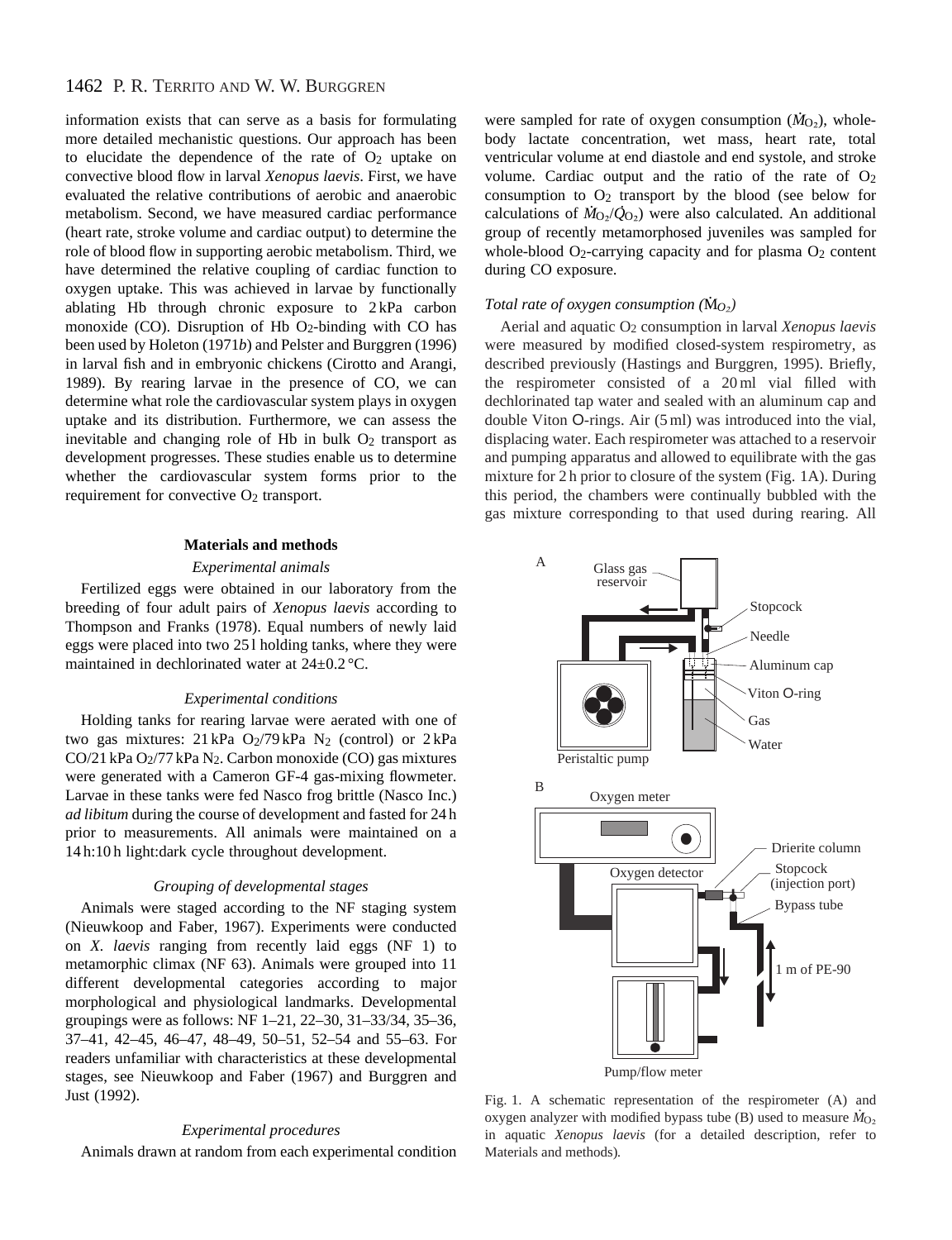experiments were carried out with additional blank respirometers (minus animals) to account for any bacterial  $O<sub>2</sub>$ consumption in the respirometers. The total gas volume of the system was 7 ml. Each respirometer was thermostatted at 24 °C. All chambers were placed in a dark enclosure to minimize visual disturbances to the animals. The length of the measurement period varied depending on the NF stage and on the number of animals required to achieve an approximately  $3$  kPa drop in  $O_2$ . In most cases, animals were placed into respirometers at approximately 10:00 h (PST) and were sampled for approximately 24 h. Upon closure of the system, and at the conclusion of the experimental period, a 1 ml sample of gas was analyzed for  $O_2$  with an Ametek S3A/I oxygen analyzer. Gas samples were injected into a three-way stopcock fitted on the analyzer inlet, which was also fitted with a 1 m length of polyethylene tubing (PE-90, Beckton-Dickson Inc.). The injected gas sample was first diverted into the PE tubing and then drawn at atmospheric pressure back into the Ametek pump through a micro Drierite column at a rate of 20 ml min<sup>-1</sup> (Fig. 1B). Results were compared with a standard curve (data not shown), which was established for known  $O_2$  content at a given flow rate. Here, mass-specific  $\dot{M}_{\text{O}_2}$  has the units of nmol  $O_2 g^{-1} h^{-1}$  and was calculated as follows:

$$
\dot{M}_{\text{O}_2} = \frac{(\% \text{O}_{2,i} - \% \text{O}_{2,f})(P_b - P_{\text{H}_2\text{O}}) \beta_a V_g}{100 M_{\text{w}} t}, \tag{1}
$$

where  $\%O_{2,i}$  and  $\%O_{2,f}$  are the initial and final percentages of  $O<sub>2</sub>$  in the respirometer, as read by the Ametek oxygen analyzer,  $P_b$  is the barometric pressure in kPa,  $P_{H_2O}$  is the water vapor pressure at a given temperature,  $\beta_a$  is the capacitance of  $O_2$  in air in nmol l−<sup>1</sup> kPa<sup>−</sup>1, *V*<sup>g</sup> is the volume of gas in the aerial fraction in liters,  $M_w$  is the animal wet mass in milligrams and *t* is the time in hours.

#### *Whole-body lactate analysis*

Whole-body lactate concentration was determined on each animal sampled for  $\dot{M}_{\text{O}_2}$ . Upon completion of the experiment, larvae were removed from their respirometers and promptly (<2 min) flash-frozen in liquid nitrogen. The frozen larvae were then transferred to a storage vial and kept at −70 °C. All samples were assayed for lactate within 2 months of cold storage. Animals were ground in glass tissue grinders with a ratio of 5 ml of 8 % (v/v) perchloric acid to 1 g animal wet mass. Assays for whole-body lactate concentration were performed using kit number 826-B (Sigma Chemical Co., USA) and were read on a Sequoia-Turner Spectrophotometer at 340 nm.

### *Mass determination*

Individual wet mass for  $\dot{M}_{O_2}$  and whole-body lactate calculations was determined by first wick-drying animals with a Kimwipe and then weighing them to the nearest 0.1 mg on a Denver Instrument analytical micro balance, model AB-300. . In most cases, several animals were pooled for  $\dot{M}_{O_2}$  and lactate analysis. The mass of an individual mass was determined by averaging over the total mass.

# *Ontogeny of cardio-respiratory function* 1463

#### *Heart rate (*f*H), stroke volumes (*V*S) and cardiac output (*Q *. )*

Animals were sampled randomly at each developmental stage. Each animal was video-taped for 30 s  $(120 \text{ frames s}^{-1})$ using a Zeiss M3Z microscope fitted with a video camera. Output from the camera was recorded on a Panasonic sVHS video tape recorder and stored for later analysis (for a review, see Burggren and Fritsche, 1995). A value for *f*H was obtained from the number of beats in a given time, and *V*S values were determined from the difference between total ventricular volumes at end diastole and end systole and were calculated using Optimas software (BioScan Inc.). These volumes were estimated by calculating the rotational volumes (*V*) of a delimited planar area, which is based on a modified formula (Burggren and Fritsche, 1995; Hou and Burggren, 1995*a*) for a prolate spheroid ( $V=4/3\pi^{-0.5}A^{1.5}$ , where *A* is the area of the delineated heart). Individual cardiac output was determined by the product of *f*H and *V*S.

#### *O2 consumption/transport quotient*

An index of the relationship between aerobic metabolism An muex of the relationship between aerobic metabolism<br>( $\dot{M}_{\text{O}_2}$ ) and blood  $\text{O}_2$  transport ( $\dot{Q}_{\text{O}_2}$ ), a unitless term we call the O2 consumption/transport quotient, was calculated as follows:

$$
\dot{M}_{\text{O}_2}/\dot{Q}_{\text{O}_2} = \left[\frac{\dot{M}_{\text{O}_2}}{\dot{Q} \times C_{\text{O}_2}}\right],\tag{2}
$$

where  $\dot{M}_{\text{O}_2}$  is the rate of oxygen consumption in nmol O<sub>2</sub> g<sup>-1</sup> h<sup>-1</sup>,  $C_{\text{O}}$  is the content of blood at complete saturation  $(P_{Q_2} = 21 \text{ kPa})$  expressed in nmol  $Q_2 \mu l^{-1}$  blood (see Hematology) and  $\dot{Q}$  is total cardiac output in  $\mu$ l blood g<sup>-1</sup> h<sup>-1</sup>.

These estimations of oxygen flow are highly conservative on the basis of the following arguments. (1) 100 % oxygen extraction by the tissues is assumed. An arterio-venous (A–V) difference of 33 % has been reported by Hillman (1978) for adult *Xenopus laevis*; however, to our knowledge there are no data about oxygen extraction or arterio-venous differences available for embryos of any amphibian species. (2) Blood oxygen content as calculated from mature *Rana catesbeiana* larvae  $(1.7 \text{ pmol O}_2 \mu l^{-1}$  blood; Pinder and Burggren, 1983) is expected to be larger than the oxygen content of embryonic blood. Again, to our knowledge, there are no data available on oxygen content or blood hemoglobin concentration in early embryos. However, the hemoglobin (Hb) concentration in the blood of the chicken embryo is known to rise exponentially with development (Romanoff, 1967). (3) Direct measurements of  $P_{\text{O}_2}$  in the vitelline vein (3.4 kPa) in newly hatched trout larvae (Rombough, 1992) suggest that embryonic blood might not be fully oxygen-saturated. This decreased saturation could be partly compensated for by the low  $P_{50}$  of embryonic blood. In addition, *P*50 is known to increase with development (Pinder and Burggren, 1983) and the degree of amphibian terrestriality (Boutilier *et al.* 1992); therefore, it is likely that embryonic Hb will have a higher affinity for  $O_2$ , although a lower  $O_2$  content, than post-metamorphic juvenile blood.

In combination, these factors would give lower values for the defined quotient, thus overestimating the contribution of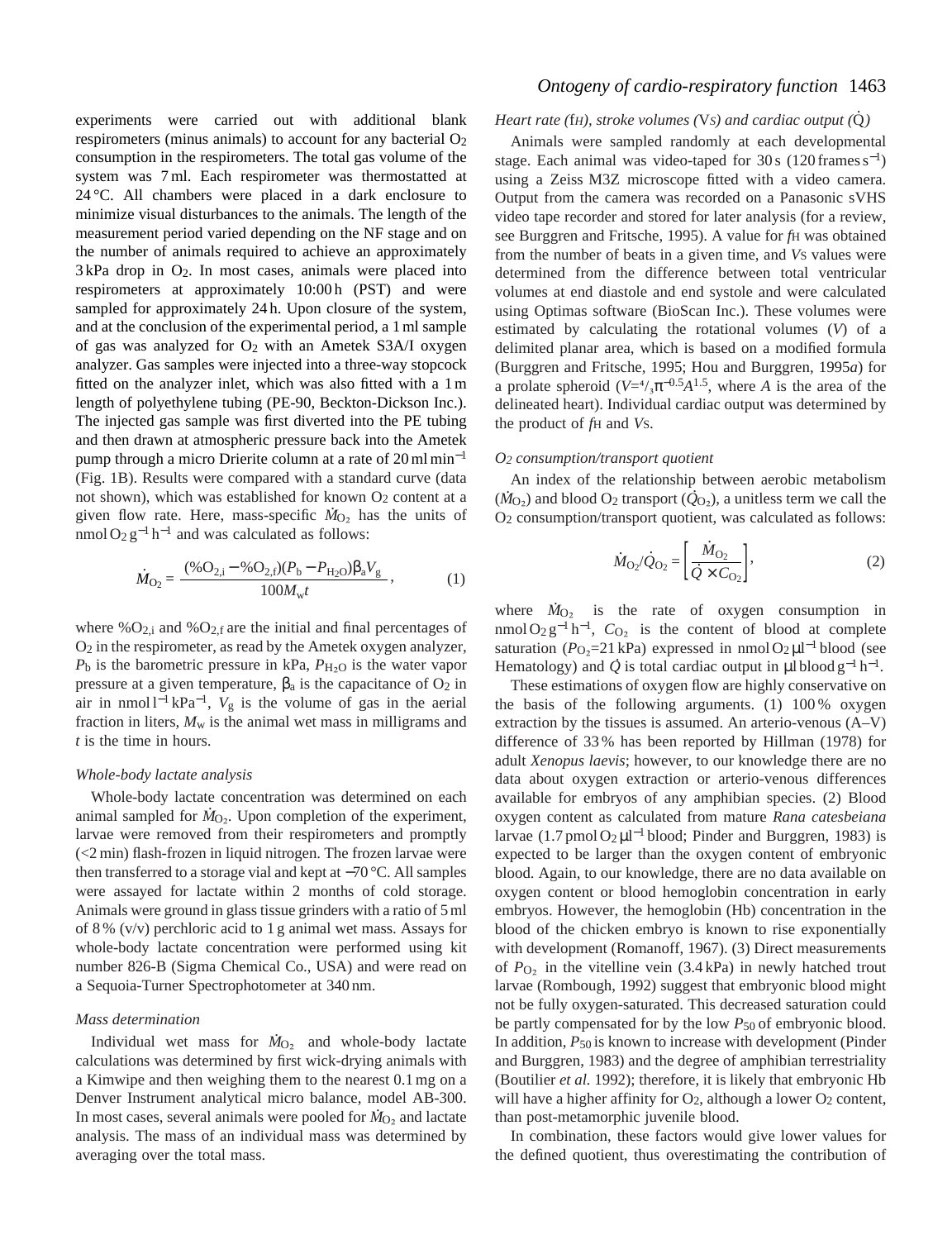convective oxygen transport, and this would make our arguments on the relevance of diffusion highly conservative.

## *Hematology*

Ventricular blood was obtained from anesthetized juveniles using methods described by Burggren *et al.* (1987). Total sampling time was less than 3 min. Samples were taken from 31 animals ranging from 5 to 30 g in mass and from 3 to 11 months in age. Each animal yielded 400–700 µl of whole blood, which was immediately heparinized  $(1000$  i.u. ml<sup>-1</sup>). Whole-blood oxygen content was determined according to the methods described in Tucker (1967). Plasma oxygen content (*C*pO∑) was determined in 15 of the 31 animals sampled and was obtained by centrifugation of whole blood at  $10000$  revs min<sup>-1</sup> (6700 $g$ ) for 15 min. Plasma samples were bubbled with air  $(P<sub>O</sub>=21$  kPa) and the subsequent oxygen content (nmol O2 100 ml−<sup>1</sup> blood) was determined as follows:

$$
Cp_{O_2} = \left[ \left( \frac{P_{O_2}}{P_b} \right) \beta_p \right],\tag{3}
$$

where  $P_b$  is the barometric pressure in kPa,  $P_{O_2}$  is the partial pressure of oxygen for a given temperature and  $\beta_p$  is the capacitance of  $O_2$  in plasma in nmol l<sup>-1</sup> kPa<sup>-1</sup>.

The Haldane affinity coefficient (*H*; Haldane and Smith, 1897) was calculated to determine the affinity of *Xenopus* laevis blood for CO relative to O<sub>2</sub> using the following formula:

$$
H = \left[\frac{[\text{CO}]_{\text{Hb}} P_{\text{O}_2}}{[\text{O}_2]_{\text{Hb}} P_{\text{CO}}}\right],\tag{4}
$$

where  $[CO]_{Hb}$  is the concentration of CO bound to Hb  $(\mu$ l CO 100 $\mu$ l<sup>-1</sup> blood),  $P_{\text{O}_2}$  is the partial pressure of O<sub>2</sub> in the blood (kPa),  $[O_2]_{Hb}$  is the concentration of  $O_2$  bound to Hb  $(\mu$ l O<sub>2</sub> 100 $\mu$ l<sup>-1</sup> blood) and *P*<sub>CO</sub> is the partial pressure of CO in the blood (kPa).

Hemoglobin (Hb) concentration was measured on  $15 \mu l$ blood samples using a spectrophotometeric hemoximeter (model OSM 2, Radiometer). Although this hemoximeter used wavelengths appropriate for human Hb, Wood (1971) has demonstrated that amphibian Hb can be assayed accurately with this instrument. Hematocrit (Hct) was determined on 15 µl blood samples centrifuged at 10 000 revs min−<sup>1</sup> (6700 *g*) for 4 min.

Oxygen and carbon monoxide equilibration was achieved by bubbling gas into a 1.5 ml centrifuge tube containing  $100 \mu$ l of whole blood and spinning the tube gently on low speed in a mixer for 3 min periods for a total of 20 min at 25 °C. All whole-blood samples were exposed in sequence to 0, 0.5, 1.0, 1.5 and 2 kPa (approximately 2 %) CO, balance air. Plasma samples were exposed to air only. In all cases, juvenile blood and plasma O<sub>2</sub> content were used for calculations of  $\dot{Q}_{O_2}$ .

#### *Statistical analyses*

The effects of experimental treatment upon  $\dot{M}_{O_2}$  and [lactate] were compared for each variable's covariance with wet mass. To meet the assumptions of the multiple analysis of covariance

(MANCOVA), all variables were log<sub>10</sub>-transformed. MANCOVA (1993 BMDP-VAX-mainframe) determines (1) the correlation coefficient, (2) the equation of the line describing the relationship and (3) the probability that the slope of the line is not significantly different from zero. Heart rate, *Vs*,  $\dot{Q}$  and  $\dot{M}_{Q_2}/\dot{Q}_{Q_2}$  were all tested for significant differences with development and between treatments utilizing a multiple analysis of variance (MANOVA) (Brown–Forsyth procedure, BMDP). If significant differences occurred, a Tukey's (HSD) multiple-range test was used to determine which points were different within, and between, the experimental groups. All values are reported as mean  $\pm$  1 standard error of the mean (S.E.M.). The fiduciary level of significance was taken at  $P \le 0.05$ .

Oxygen content data were analyzed by a first-order leastsquares linear regression (Statistica v5.0 on a PC) against Hb concentration. This analysis determines (1) the regression coefficient, (2) the equation of the line describing the relationship and (3) the probability that the slope of the line is not significantly different from zero. In addition, a one-sample *t*-test was run to determine whether the slope of the experimental line was significantly different from the normoxic equilibrated line. In all cases, the values are means  $\pm$  1 s.e.m.

### **Results**

### *Wet mass*

Wet mass increased significantly  $(P \le 0.05)$  in an exponential fashion with progressive development in both normoxic and CO-exposed animals. All stages except NF stages 1–21 and 35–36 in normoxic and NF 1–21 and 22–30 in CO-exposed animals increased incrementally in wet mass with development (Table 1). Interestingly, there was no significant  $(P=0.10)$ difference between normoxic and CO-treated animals at any stage.

#### *Hematology*

In the absence of CO (*P*O∑=21 kPa), the blood of *Xenopus laevis* showed a significant relationship between Hb concentration and oxygen content  $(r^2=0.94, P\leq 0.05,$  Fig. 2). Details of the regression analysis are given in Table 2. Addition of  $0.5$  kPa CO reduced whole-blood (Hct  $34\pm2\%$ ) oxygen content to the same level as that of plasma with an average value of  $0.8 \pm 0.14 \,\mu\text{l}$  O<sub>2</sub> 100  $\mu$ l<sup>-1</sup> blood. Higher levels of CO (1.0, 1.5 and 2.0 kPa) also reduced the whole-blood  $O_2$ content to that of the plasma. There were no significant differences between blood O2 contents at the various CO levels. Calculation of the Haldane affinity coefficient revealed that whole blood from recently metamorphosed *Xenopus laevis* froglets had an affinity 168 times greater for CO than for  $O_2$ .

# *Developmental changes in whole-animal oxygen consumption* .  $(\dot{\mathrm{M}}_{O_2})$

In both normoxic and CO-exposed animals,  $\dot{M}_{\text{O}_2}$  covaried with wet mass (normoxia,  $r^2=0.85$ ,  $P \le 0.05$ ; CO-exposed,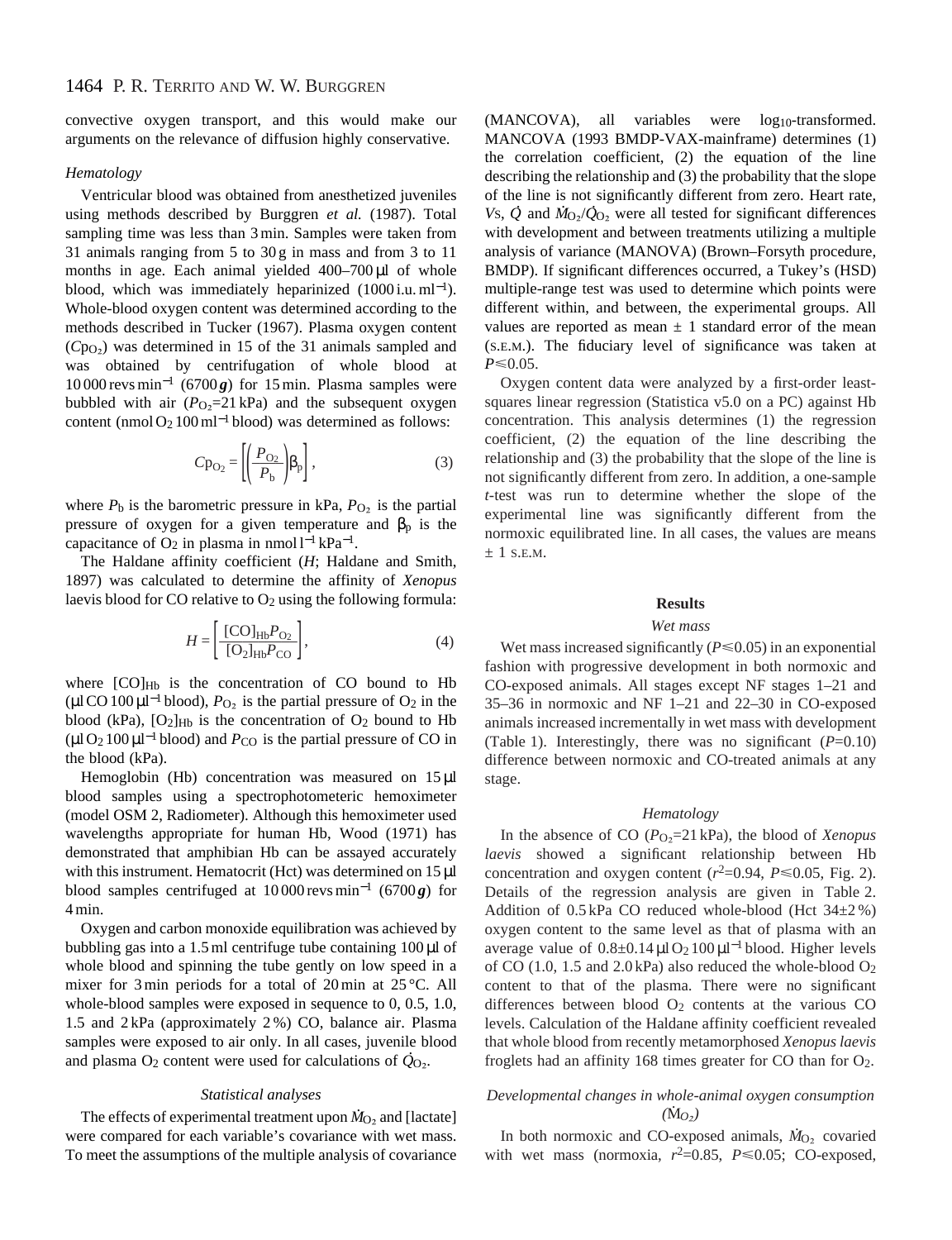

Fig. 2. Blood oxygen content during exposure to carbon monoxide in *Xenopus laevis*. The oxygen content of whole blood is plotted against blood hemoglobin content. Values for exposure to normoxic air (filled symbols) were fitted with a first-order linear regression and the results are presented in Table 2. Values for exposure to increasing  $P_{\text{CO}}$  (open symbols) are plotted against their respective hemoglobin concentration.

 $r^2$ =0.79, *P* ≤0.05) and developmental stage (normoxia,  $r^2$ =0.67, *P* $\leq$ 0.05; CO-exposed, *r*<sup>2</sup>=0.61, *P* $\leq$ 0.05). However, *N*<sub>O2</sub> of eggs (NF 1–13) and very young embryos (NF 14–30) showed a non-linear relationship with wet mass. During these early stages,  $\dot{M}_{\text{O}_2}$  increased 50-fold with just a 1.5-fold increase in mass from 4.4 to 6.8 mg (Fig. 3, inset). Conversely, larvae from NF 31 to NF 63 showed clear allometric relationships for both groups described by the equations  $M_{\text{O}_2}$ =2.59 $M^{0.71}$  for normoxia groups described by the equations  $M_0$ <sub>2</sub>-2.37*M*<sup>36</sup> for CO-exposed animals. The increase in

# *Ontogeny of cardio-respiratory function* 1465

 $\dot{M}_{\text{O}_2}$  over development in CO-exposed animals was not significantly different from that in normoxic animals (Fig. 3).

### *Whole-body lactate concentration*

Whole-body lactate concentration and wet mass were highly correlated in normoxic larvae  $(r^2=0.81, P \le 0.05)$ , but only moderately correlated in CO-exposed animals  $(r^2=0.57,$  $P \le 0.05$ ; Table 2). Despite the correlations between lactate concentrations and wet mass for both groups, [lactate] increased episodically with respect to development for both normoxia and CO-exposed animals (Table 1). Whole-body lactate concentration was variable through development, but *Xenopus laevis* larvae showed a trend towards an increase in lactate concentration as animals approached metamorphosis. Further analysis of normoxic data on a stage-by-stage basis revealed that, in all cases except NF 1–21 and 48–49, whole-body [lactate] was significantly different from that for the preceding stage. Similarly, stage-specific responses for CO-exposed larvae indicated that, between NF stages 37 and 54, all groups were different from the preceding stage range (Table 1). Whole-body [lactate] in CO-exposed animals was, overall, not significantly different (*P*=0.09) from that for control (normoxic) animals.

### *Heart rate*

Heart rate during development followed a curvilinear relationship for both control and CO-exposed larvae. This is illustrated by the progressive rise from the initial rates of 59±2 beats min−<sup>1</sup> for control and 85±5 beats min−<sup>1</sup> for COexposed animals at NF 31–33/34 to a maximum of 183±5 beats min−<sup>1</sup> for control and 167±1 beats min−<sup>1</sup> for COexposed animals at NF 48–49. Rates obtained between NF stage 52 and 54 declined steadily in both populations to final values of  $88\pm12$  beats min<sup>-1</sup> (normoxia) and  $92\pm11$  beats min<sup>-1</sup> (CO-exposed). Overall, heart rates for normoxic larvae were significantly different  $(P \le 0.05)$  with progressive development in all stages ranges except NF 37–41 and 50–51 (Table 3). As

| Table 1. The ontogeny of anaerobic metabolism and wet mass with normoxia and CO exposure |
|------------------------------------------------------------------------------------------|
|------------------------------------------------------------------------------------------|

|                              |                                             | Normoxia            |                                             | CO-treated                    |  |  |
|------------------------------|---------------------------------------------|---------------------|---------------------------------------------|-------------------------------|--|--|
| Developmental<br>stage range | [Lactate]<br>$(\text{µmol}\,\text{g}^{-1})$ | Wet mass<br>(mg)    | [Lactate]<br>$(\text{µmol}\,\text{g}^{-1})$ | Wet mass<br>(mg)              |  |  |
| $1 - 21$                     | $1.2 \pm 0.2$                               | $5.0 \pm 0.3$       | $1.2 \pm 0.4$                               | $5.1 \pm 0.2$                 |  |  |
| $22 - 30$                    | $0.2 \pm 0.1$ †                             | $4.6 \pm 0.2$ †     | $1.1 \pm 0.3$                               | $5.0 \pm 0.7$                 |  |  |
| $31 - 34$                    | $1.0 \pm 0.1$ †                             | $2.4 \pm 0.2$ †     | $1.2 \pm 0.5$                               | $2.2 \pm 0.1$ †               |  |  |
| 35/36                        | $0.8 \pm 0.2$ †                             | $2.6 \pm 0.3$       | $0.7 \pm 0.1$                               | $2.8 \pm 0.2$ †               |  |  |
| $37 - 41$                    | $2.2 \pm 0.7$ †                             | $3.3 \pm 0.3$ †     | $1.1 \pm 0.2$ †                             | $3.4 \pm 0.3$ †               |  |  |
| $42 - 45$                    | $4.5 \pm 0.4$ †                             | $5.1 \pm 0.3$ †     | $0.7 \pm 0.3$ †                             | $6.7 \pm 0.9$ †               |  |  |
| $46 - 47$                    | $0.4 \pm 0.2$ †                             | $8.5 \pm 0.1$ †     | $0.2 \pm 0.2$ †                             | $8.3 \pm 0.4$ †               |  |  |
| $48 - 49$                    | $0.2 \pm 0.2$                               | $34.0 \pm 2.4$ †    | $0.8 \pm 0.3$ †                             | $32.8 \pm 4.4$ †              |  |  |
| $50 - 51$                    | $3.6 \pm 1.0$ †                             | $71.2 \pm 10.6$ †   | $6.2 \pm 1.7$ †                             | $123.8 \pm 13.4$ †            |  |  |
| $52 - 54$                    | $5.5 \pm 1.2$ †                             | $190.5 \pm 25.1$ †  | $12.1 \pm 2.6$ †                            | $224.7 \pm 38.3$ <sup>†</sup> |  |  |
| $55 - 63$                    | $8.2 \pm 1.9$ †                             | $685.7 \pm 107.8$ † |                                             |                               |  |  |
|                              |                                             |                     |                                             |                               |  |  |

Values are means  $\pm$  S.E.M.,  $N \ge 6$  at each stage.

 $\dagger$ Significantly different from the value for the preceding stage ( $P \le 0.05$ ).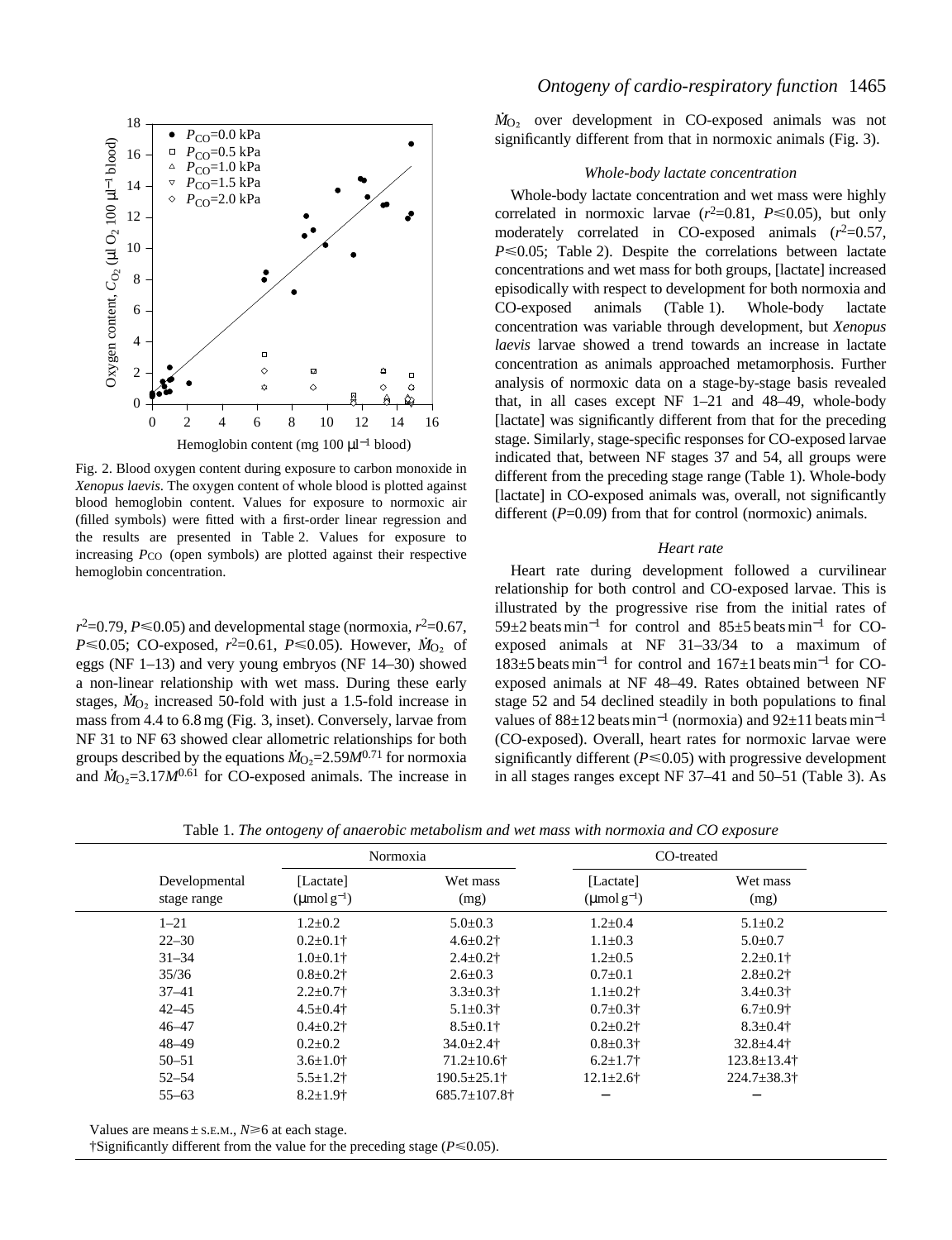

Fig. 3. The relationship between  $\dot{M}_{\text{O}_2}$  and wet mass in tadpoles of *Xenopus laevis* exposed chronically to CO (open symbols) and in control animals exposed to normoxia (filled symbols). Both rate of oxygen consumption and wet mass are plotted on logarithmic scales. Regression analyses indicate allometric trends for normoxia (solid line) and CO-exposure (dashed line); an analysis of the results is given in Table 1. The inset shows the data set for the smallest eggs and larvae.

in normoxic larvae, heart rate in CO-exposed animals changed significantly  $(P \le 0.05)$  from the preceding stage, the only exception being NF 37–41. Although development significantly influenced *f*H, exposure to 2 kPa CO did not (*P*=0.11, Table 3).

### *Stroke volume*

Stroke volume increased significantly  $(P \le 0.05)$  with development in both normoxic and CO-exposed animals. Normoxic stroke volumes ranged from a minimum of 1.1±0.2 nl at NF stage 31–33/4 to 554.9±149.7 nl at NF stage 52–54. Similarly, *V*S in CO-exposed larvae increased by the same amount between NF 31 and 54. Significant stage-specific differences occurred both during the course of development and as a result of treatment in both control and CO-exposed larvae (refer to Table 3). Although exposure to CO had a significant effect on *V*S overall, interestingly, only stages 35/36, 46–47 and 50–51 showed a significant effect of treatment.

### *Cardiac output*

Cardiac output displayed a significant  $(P \le 0.05)$  exponential rise with progressive development in both CO-exposed and normoxic larvae. This stage-dependent increase in *Q* showed a near doubling in flow at each successive stage over NF stages 33–41 in both populations of larvae (Fig. 4). Cardiac output between NF stages 37 and 45, however, increased sixfold (from 219.3 $\pm$ 0.3 to 1326.9 $\pm$ 3.6 nl min<sup>-1</sup>) in normoxic animals, while in CO-exposed animals it only increased 4.5-fold (from 310.6±1.3 to 1361.9±4.9 nl min<sup>−</sup>1) over the same stage range. STO.0 $\pm$ 1.5 to 1501.9 $\pm$ 4.9 in min  $\pm$  ) over the same stage range.<br>Curiously,  $\dot{Q}$  was not maintained between NF stages 47 and 49, decreasing 1.5-fold for control larvae and 1.2-fold for COexposed larvae. Total cardiac output, however, increased by nearly an order of magnitude for both populations of animals over the subsequent staging intervals NF 50–54. In all cases, each stage was significantly different from the preceding stage and, overall, CO exposure had a significant effect ( $P \le 0.05$ ) on *Q* (Fig. 4).

### *O2 consumption/transport quotient*

The  $\dot{M}_{\text{O}_2}/\dot{Q}_{\text{O}_2}$  ratio is a quantitative measure of the relative contributions of perfusive conductance to total O<sub>2</sub> consumption. This is achieved by expressing both  $\dot{M}_{\text{O}_2}$  and  $\dot{Q}_{\text{O}_2}$ in nmol  $O_2 g^{-1} h^{-1}$ , thereby making this ratio dimensionless. Although similar relationships exist (Piiper and Scheid, 1975), our ratio allows a non-invasive evaluation of the potential cardiovascular contribution to total oxygen consumption and can be measured in the context of development, where the

Table 2. *Regression analysis of whole-blood oxygen content, rate of oxygen consumption and lactate concentration in developing* Xenopus laevis

|  |                                    | Condition | N  | a      |        | v    |             |  |
|--|------------------------------------|-----------|----|--------|--------|------|-------------|--|
|  | $C_{\text{O}_2}$                   | Normoxia  | 31 | 0.6897 | 0.9861 | 0.94 | $\leq 0.05$ |  |
|  | $M_{O_2}$                          | Normoxia  | 61 | 2.585  | 0.7064 | 0.85 | ≤ $0.05$    |  |
|  | $\dot{M}$ <sub>O<sub>2</sub></sub> | CO        | 59 | 3.173  | 0.6091 | 0.79 | $≤ 0.05$    |  |
|  | [Lactate]                          | Normoxia  | 55 | 0.0034 | 1.0590 | 0.81 | $\leq 0.05$ |  |
|  | [Lactate]                          | CO        | 55 | 0.0032 | 0.9902 | 0.57 | $≤ 0.05$    |  |

Relationships for  $\dot{M}_{\text{O}_2}$  and whole-body [lactate] are expressed as logy=log<sub>10</sub> a+blog<sub>10</sub>M, where *y* is  $\dot{M}_{\text{O}_2}$  (nmol h<sup>-1</sup>) or whole-body [lactate] ( $\mu$ molg<sup>-1</sup>) and *M* is wet mass.

Whole-blood O<sub>2</sub>-carrying capacity is a linear function of blood O<sub>2</sub> content and [Hb] and is described by the equation  $y=a+bx$ ; where *a* is the plasma  $O_2$  content  $(C_O)$  and *b* is the slope associated with HbO<sub>2</sub>-loading.

*N*,  $r^2$  and *P* are sample size, regression coefficient and fiduciary level of significance, respectively; Hb, hemoglobin.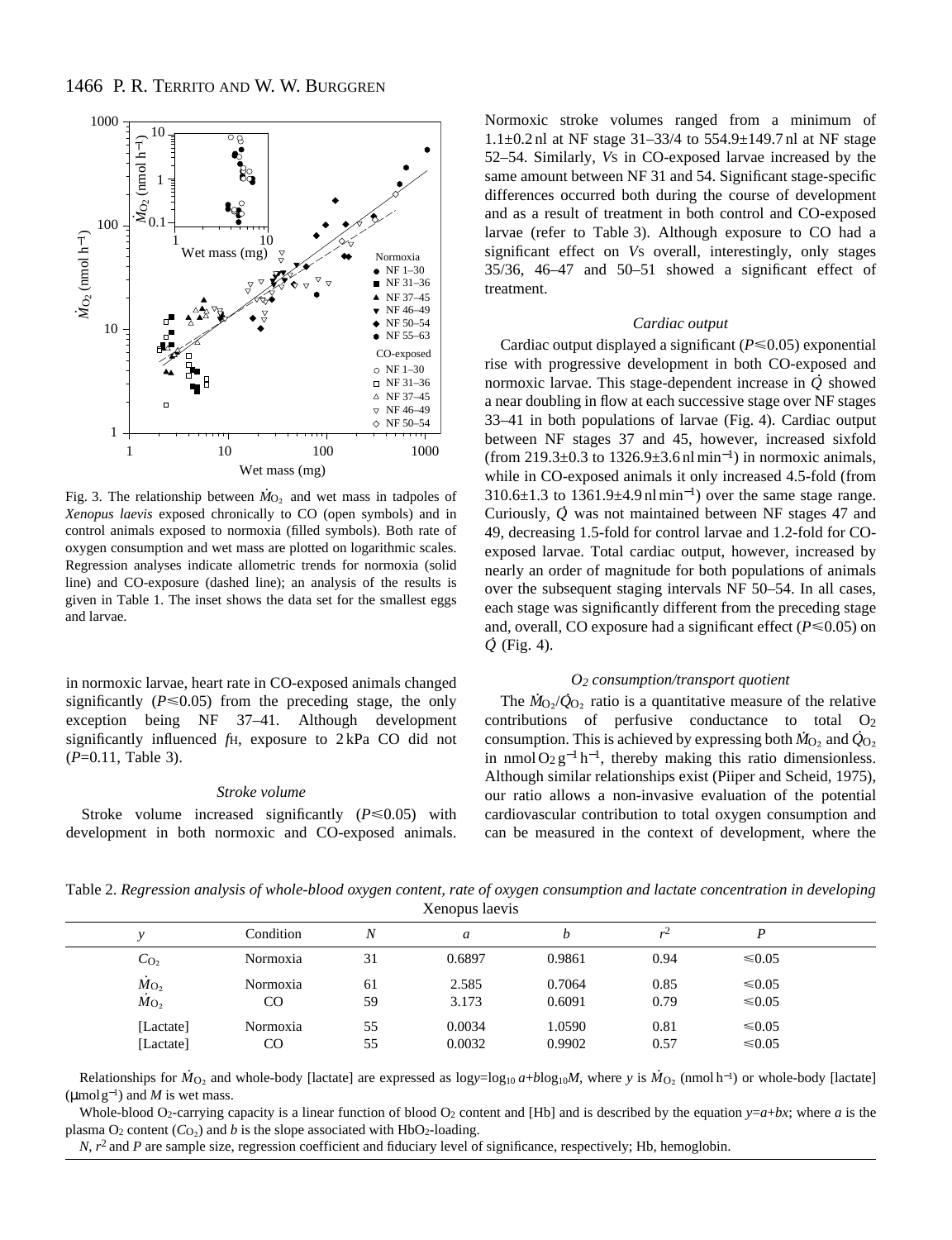|             | Normoxia                         |                                                       |                                    | CO-exposed                   |                                                |                                     |  |
|-------------|----------------------------------|-------------------------------------------------------|------------------------------------|------------------------------|------------------------------------------------|-------------------------------------|--|
| Stage range | Stroke volume, <i>Vs</i><br>(nl) | Heart rate, $f_{\rm H}$<br>(beats min <sup>-1</sup> ) | Cardiac output, $Q$<br>$(nlmin-1)$ | Stroke volume, Vs<br>(n!)    | Heart rate, $f_{\rm H}$<br>(beats $min^{-1}$ ) | Cardiac output, $Q$<br>$(nl min-1)$ |  |
| $1 - 21$    |                                  |                                                       |                                    |                              |                                                |                                     |  |
| $22 - 30$   |                                  |                                                       |                                    |                              |                                                |                                     |  |
| $31 - 34$   | $1.1 \pm 0.2$                    | $59 + 2$                                              | $65.6 + 2.6$                       | $1.1 + 0.1$                  | $85+5$                                         | $96.7 \pm 0.6^*$                    |  |
| 35/36       | $1.1 \pm 0.1$                    | $90±13$ <sup>+</sup>                                  | $99.6 \pm 1.3$ †                   | $1.4\pm0.1$ $\dagger$ .*     | $106 \pm 4$ †                                  | $149.3 \pm 0.4$ .*                  |  |
| $37 - 41$   | $2.2 \pm 0.3$ †                  | $99 + 2$                                              | $219.3 \pm 0.6$ †                  | $2.9 \pm 0.4$ †              | $108 + 4$                                      | $310.6 \pm 1.3$ ;*                  |  |
| $42 - 45$   | $11.0 \pm 1.1$ †                 | $121 \pm 3$ <sup>†</sup>                              | $1326.9 \pm 3.6$ †                 | $9.7 \pm 1.1$ †              | $141 \pm 5$ †                                  | $1361.9 \pm 4.9$ <sup>+</sup>       |  |
| $46 - 47$   | $18.2 \pm 2.5$ †                 | $136 \pm 5$ †                                         | $2469.7 \pm 11.3$                  | $12.0 \pm 1.4$ $\ddagger$ .* | $128 \pm 6^+$                                  | $1541.8 \pm 7.7$ $\ddagger$ .*      |  |
| $48 - 49$   | $8.7 \pm 1.5$ †                  | $183 + 5$ †                                           | $1597.8 \pm 6.9$ <sup>+</sup>      | $5.0 \pm 1.4$ †              | $167 + 4$                                      | $834.8 \pm 6.0$ †.*                 |  |
| $50 - 51$   | $30.8 \pm 5.5$ †                 | $182 + 5$                                             | 5578.8±28.3†                       | $41.7 \pm 4.7$ $\ddagger$ .* | $159 \pm 3+$                                   | $6612.3 \pm 14.6$ ;*                |  |
| $52 - 54$   | $554.9 \pm 149.7$                | $88 + 12$ †                                           | $48547.6 \pm 1770.7$               | $505.7 \pm 109.1$            | $92 \pm 11$ †                                  | $46671.5 \pm 1166.2$                |  |

Table 3. *The ontogeny of cardiac function with normoxia and CO exposure*

Values are means  $\pm$  s.E.M.;  $N \ge 6$  at each stage.

\*Significantly different from the control value ( $P \le 0.05$ ); †significantly different from the value for preceding stage ( $P \le 0.05$ ).

ability to instrument animals may be limiting. A value of 1 indicates absolute coupling between the respiratory and cardiovascular system, provided that all of the  $O_2$  consumed is being transported in the blood. A value greater than 1 indicates that the rate of  $O_2$  consumption is not matched by the amount of O2 transported in the blood in a given unit of time. Lastly, values below 1 indicate that the potential for  $O_2$  transport in the blood is greater than the rate of  $O<sub>2</sub>$  consumption.

The  $O<sub>2</sub>$  consumption/transport quotient in both normoxic and CO-exposed animals showed a significant  $(P \le 0.05)$ decline with progressive development, although the magnitude of the decline in CO-exposed animals between NF stages 33 and 47 was greater  $(1.76)$  than the value of 0.36 seen in normoxic animals. This reduction in  $\dot{M}_{\text{O}_2}/\dot{Q}_{\text{O}_2}$  ratio indicates that, by stage NF 52–54,  $\dot{Q}_{O_2}$  exceeds  $\dot{M}_{O_2}$  by 127-fold in normoxic animals and ninefold in CO-exposed animals (calculated from Table 4). All normoxic stages from NF 33 to . . 54 had  $\dot{M}_{\text{O}_2}/\dot{Q}_{\text{O}_2}$  ratios below the theoretical coupling threshold of 1, while CO-exposed larvae between NF stages 42–47 and 50–54 were the only stages to show values below 1. Normoxic animals between NF 37 and 54 had  $\dot{M}_{O_2}/\dot{Q}_{O_2}$  values that were significantly different ( $P \le 0.05$ ) at each stage (Table 4; Fig. 5). In contrast, only CO-exposed larvae at NF 37–41, 42–45 and 48–54 were significantly different from the preceding stage. Treatment with CO significantly  $(P \le 0.05)$  affected the  $\dot{M}_{\text{O}_2}/\dot{Q}_{\text{O}_2}$  ratio (Table 4; Fig. 5).

### **Discussion**

### *Critique of method*

A potential criticism of this study could be the use of CO to eliminate the oxygen-carrying capacity of Hb and thus eliminate its contribution to total  $O_2$  transport. However, it is clear from the  $O_2$  content data that the addition of low levels of CO seriously impairs the  $O_2$ -carrying capacity of the blood. Circulating carboxyhemoglobin provides no  $O<sub>2</sub>$  transport and, therefore, animals exposed to CO are more reliant upon direct diffusion to tissues and upon  $O_2$  physically dissolved in plasma.

Another potential criticism may be that our study used the blood of juvenile *Xenopus laevis* to determine the effect of CO on the  $O<sub>2</sub>$ -carrying capacity of blood. It is clear from work in amphibians that  $P_{50}$  increases with ontogeny and the degree of terrestriality (Boutilier *et al.* 1992; Pinder and Burggren, 1983). In addition, *Xenopus laevis* blood has a higher affinity for  $O<sub>2</sub>$  than that of terrestrial amphibians. It is therefore unlikely that embryonic or larval stages of *Xenopus laevis* will have lower blood affinities than post-metamorphic animals. In addition, since juvenile blood is likely to have a higher Hct than larval blood, its use in calculations during development



Fig. 4. The relationship between blood flow and developmental stage for normoxic animals (filled symbols) and chronically CO-exposed . animals (open symbols). Cardiac output *Q* is plotted on a logarithmic scale against the linear dimension of development. Values are shown as means  $\pm$  s.E.M.,  $N \ge 6$  at each stage. In some cases, the error bars are smaller than the symbols. A dagger indicates a significant  $(P \le 0.05)$  difference from the previous stage, and an asterisk indicates a significant difference from the value for controls (normoxia).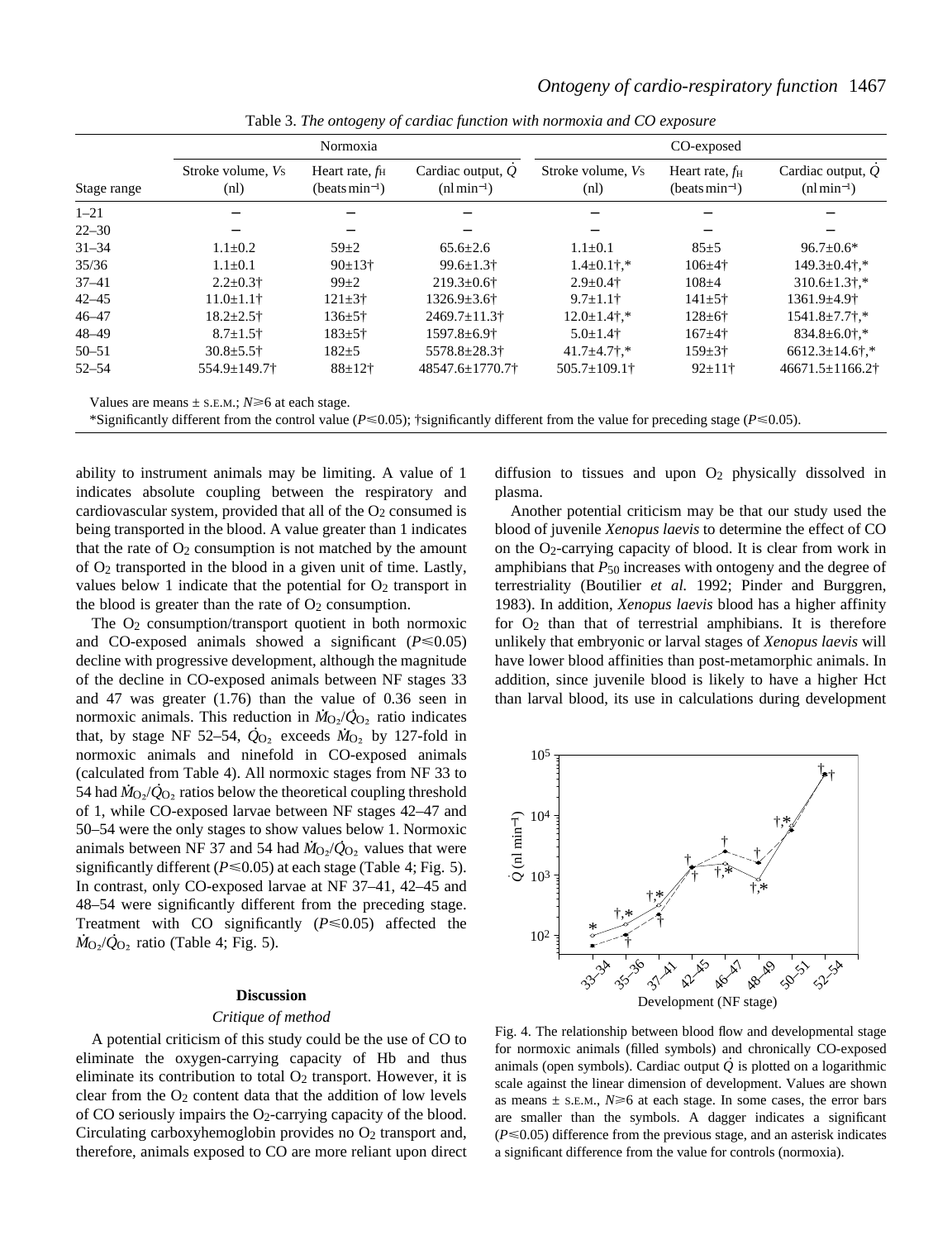| Table 4. The ontogeny of $O_2$ consumption/transport |  |
|------------------------------------------------------|--|
| coordination with normoxia and CO exposure           |  |

|             | Normoxia                              | CO-treated                |  |  |
|-------------|---------------------------------------|---------------------------|--|--|
| Stage range | $\dot{M}_{\rm O_2}/\dot{Q}_{\rm O_2}$ | $M_{\rm O_2}/Q_{\rm O_2}$ |  |  |
| $1 - 21$    |                                       |                           |  |  |
| $22 - 30$   |                                       |                           |  |  |
| 33/34       | $0.38 + 0.01$                         | $2.29 + 0.04*$            |  |  |
| 35/36       | $0.41 + 0.12$                         | $2.98 \pm 0.19*$          |  |  |
| $37 - 42$   | $0.16 \pm 0.05$ †                     | $1.55 \pm 0.58$ †,*       |  |  |
| $43 - 45$   | $0.05 \pm 0.01$ †                     | $0.72 \pm 0.02$ †,*       |  |  |
| $46 - 47$   | $0.02 \pm 0.01$ †                     | $0.53 \pm 0.10*$          |  |  |
| $48 - 49$   | $0.09 \pm 0.01$ †                     | $1.99 \pm 0.29$ †,*       |  |  |
| $50 - 51$   | $0.05 \pm 0.01$ †                     | $0.45 \pm 0.03$ †,*       |  |  |
| $52 - 54$   | $0.01 \pm 0.01$ †                     | $0.11 \pm 0.01$ †,*       |  |  |

Values are means  $\pm$  s.e.m.;  $N \ge 6$  at each stage.

| *Significantly different from the control value ( $P \le 0.05$ );             |  |  |  |
|-------------------------------------------------------------------------------|--|--|--|
| †significantly different from the value for preceding stage ( $P \le 0.05$ ). |  |  |  |

would tend to lead to an over-estimate rather than an underestimate of the  $O<sub>2</sub>$ -carrying capacity.

An additional concern is the possibility of CO toxicity because of the interactions between CO and hemoproteins other than Hb. A  $P_{\text{CO}}/P_{\text{O}_2}$  ratio of 5:1 is required to inhibit oxidative metabolism by 50 % in mammals (Ewer, 1942). The present study used a  $P_{\rm CO}/P_{\rm O_2}$  ratio of 0.1:1, which is far below the level affecting cytochrome oxidase reducing potentials. In addition, CO has been shown to be specific to Hb and does not interfere with carbonic anhydrase activity, which is important in CO2 transport and buffering (Ewer, 1942). These facts indicate the suitability of CO to evaluate the role of convective O2 transport, in general, and the role of Hb, more specifically, in total  $O<sub>2</sub>$  uptake.

### *Hematology*

There is a high correlation between Hb concentration and the O2-carrying capacity of the blood of *Xenopus laevis*, and the majority of  $O_2$  transport in the blood occurs *via* Hbdependent processes. Carbon monoxide at levels as low as 0.5 kPa reduced the functional capacity of the blood to levels nearing that of plasma. This is consistent with the findings of Brody and Coburn (1969), who demonstrated that inspiration of small quantities of CO in humans was capable of reducing total blood  $O_2$  content by 75%. Moreover, CO interacts with Hb in a pressure-dependent fashion and is capable of forming equilibrium curves at pressures an order of magnitude below those required for  $O_2$  (Root, 1965; Roughton, 1954, 1970). *Xenopus laevis* exhibits a value for *H*, the Haldane affinity coefficient (Haldane and Smith, 1897), that clearly shows that CO combines with Hb with an affinity 168 times higher than that for  $O_2$ . This explains the fact that, despite a 75 % reduction in *P*<sub>CO</sub>, blood O<sub>2</sub>-carrying capacity was unaffected and remained at levels close to the plasma values.

### *Metabolism*

Although there has been speculation for some time that the transport of oxyhemoglobin by the cardiovascular system may . play a significant role in total  $\dot{M}_{\text{O}_2}$  in pre-metamorphic amphibians (Adolph, 1979; Boell *et al.* 1963; Burggren and Just, 1992; Burggren and Pinder, 1991), these claims have yet to be validated for early developmental stages. If metabolism were solely dependent on the  $O<sub>2</sub>$  convection by the cardiovascular system, the elimination of Hb-dependent O2 . transport would disrupt it. To investigate this possibility,  $\dot{M}_{O_2}$ and whole-body [lactate] were assessed in *Xenopus laevis* from eggs to metamorphic climax to determine the extent to which the elimination of convective  $O_2$  transport affected total substrate turnover.

Our results demonstrate that aerobic metabolism during early life (NF 1–30) increased in an exponential fashion regardless of the state of Hb O<sub>2</sub>-transport. The fact that  $\dot{M}_{\text{O}_2}$ increased 100-fold despite the absence of functional Hb indicates a minimal role for Hb in bulk  $O<sub>2</sub>$  transport during early development.

A clear rise in  $\dot{M}_{O_2}$  during development in spite of CO exposure indicates that the role of Hb in bulk O<sub>2</sub> transport, and the role of the circulatory system in general, is quite minimal in the maintenance of aerobic metabolism. These interpretations gain support from several quarters. Mellish *et*  $a$ . (1998) showed that values for  $M_{O_2}$  in cardiac lethal mutants and in CO-exposed, cardio-ablated and control embryonic *Ambystoma mexicanum* were the same over a wide range of

Fig. 5. The relationship between O<sub>2</sub> consumption/transport quotient  $(M_{\text{O}_2}/\dot{Q}_{\text{O}_2})$  and developmental stage for control (filled symbols) and chronically CO-exposed (open symbols) animals. The  $O_2$  consumption/transport quotient is plotted on a logarithmic scale against the linear dimension of development. The dashed line at a value of 1 indicates the point at which the ability of the blood to carry  $O<sub>2</sub>$  exactly meets  $O<sub>2</sub>$  demands (100 % extraction). Values are shown as means  $\pm$  s.e.m.,  $N \ge 6$  at each stage. In some cases, the error bars are smaller than the symbols. A dagger indicates a significant (*P*<0.05) difference from the value for the previous stage and an asterisk indicates a significant difference from the control value (normoxia).

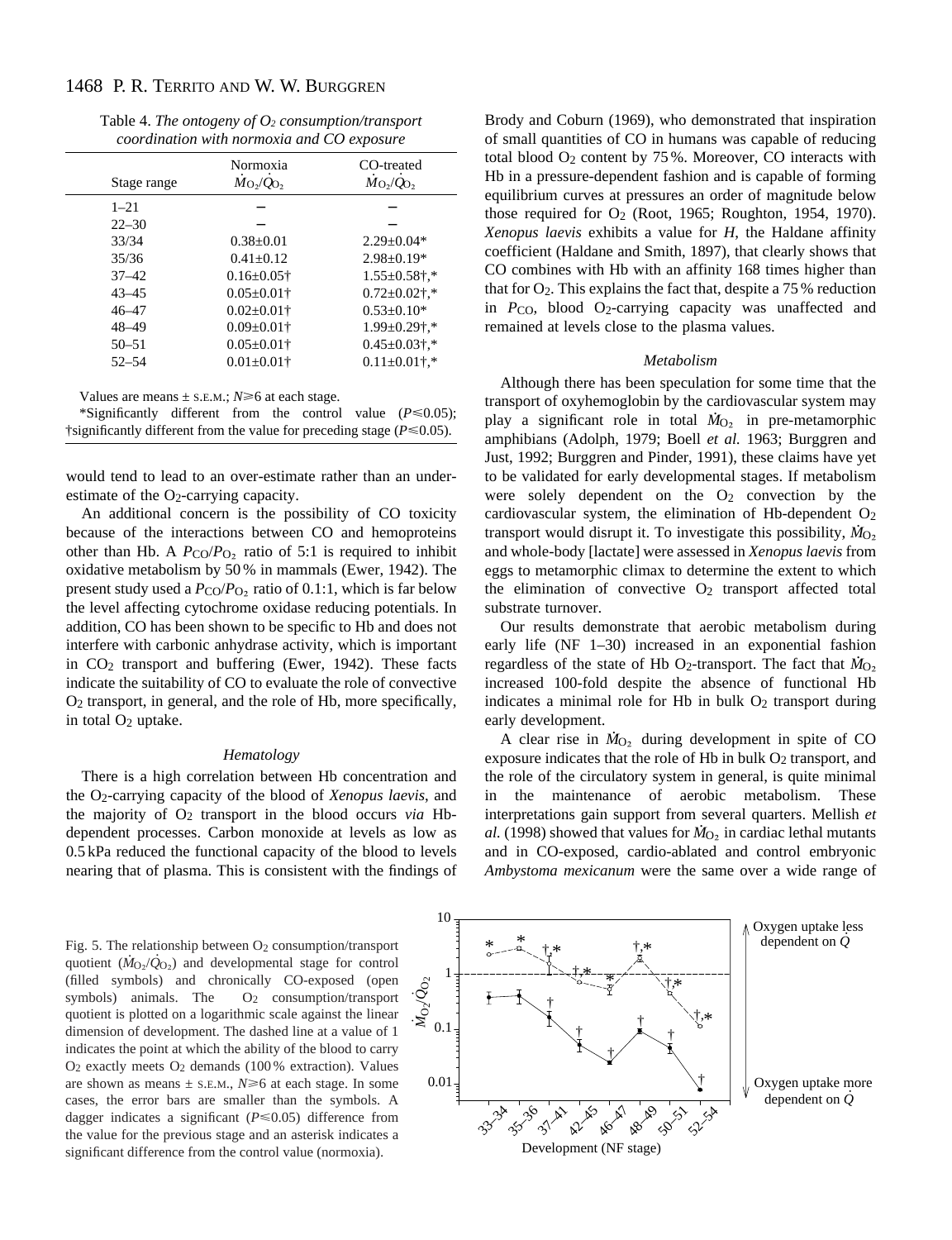ambient  $P_{\text{O}_2}$  values. This observation is further supported by the existence of mutant strains of adult *Xenopus laevis* whose blood lacks formed elements and which were, therefore, presumed to be living on dissolved  $O_2$  in the blood (de Graaf, 1957; Ewer, 1959). Moreover, work by Flores and Frieden (1969) demonstrated that the functional oxygen-carrying capacity of the blood can be impaired with phenylhydrazine with few ill effects on survivorship in tadpoles of *Rana catesbeiana*. Hillman (1980) has shown that phenylhydrazineinduced anemia in exercising *Rana pipiens* impairs performance, but that treated animals functionally retaining little Hb are still capable of sustaining moderate levels of activity. This combined evidence suggests that amphibians are capable of surviving with a minimal contribution of Hb to  $O<sub>2</sub>$ transport and uptake.

Although the aerobic component of total metabolism was unaffected in our study, amphibians are capable of dealing with sustained periods of stress by supplementing aerobic pathways with anaerobic metabolism (for a review, see Gatten *et al.* 1992). The level of lactate, the major end-product of anaerobic metabolism in amphibians, is an excellent indicator of metabolic stress. The animals in our study were assayed for whole-body [lactate] to evaluate the extent of CO-induced stress on metabolism with development. Whole-body [lactate] was not significantly affected by exposure to CO. Our measured values of [lactate] are consistent with the finding of Hastings and Burggren (1995) and are lower than those reported by Feder and Wassersug (1984) when converted to similar units at  $25^{\circ}$ C. Normoxic animals approaching metamorphic climax (NF 55–63) had lactate concentrations (8.2 µmol g<sup>−</sup>1) that were slightly higher than those of *Xenopus laevis* tadpoles at comparable stages (Hastings and Burggren, 1995). The highly episodic nature of the increase in wholeanimal [lactate] and the consistently low levels that persisted until late in development suggest that anaerobic metabolism contributed little to the total energy turnover during most of larval development. Moreover, these data suggest that lactate formation did not result from a supplementation of aerobic metabolism, but represents the baseline levels produced by normal maintenance metabolism during development. Additionally, these data suggest that cytochrome activity was not impaired by exposure to CO, which would have led to levels of lactate much higher than those observed.

Animals between NF 1 and 30 did not follow an allometric pattern of change predicted from interspecific data. In fact, the  $\mu$  and the mange predicted from interspective data. In fact, the dramatic rise seen in  $\dot{M}_{O_2}$  over this stage range was accompanied by only a modest change in wet mass. However, .  $\dot{M}_{\text{O}_2}$  between stages 31 and 63 did show a clear allometric rise  $(b=0.71,$  normoxia; and  $b=0.61$ , CO-exposed) when metabolic rate increased by two orders of magnitude over an increase in mass of 2.5 orders of magnitude ranging from 2 to 1100 mg (Fig. 3). Although both Hb and the circulatory system were fully functional over this range of mass, there was no significant effect of CO exposure on  $\dot{M}_{\text{O}_2}$ . This allometric rise in  $\dot{M}_{\text{O}_2}$  is consistent with the findings of Feder (1981), although the slopes (*b*) we report are slightly lower than those published

 $(b=0.85)$ . A possible reason for the difference between the two studies could be that fact that Feder (1981) restricted analysis to only a few stages, whereas our study covers development from early embryos to metamorphic tadpoles.

# *Cardiovascular function*

Although aerobic and anaerobic metabolism were unchanged upon exposure to CO, it is reasonable to assume . that *Q* was augmented to meet metabolic demands in the face of a lowered blood  $O_2$  content. Support for this premise is found in work on larval and adult rainbow trout (*Oncorhynchus* mykiss) exposed to 5 % CO, which elicited a 1.5-fold increase in heart rate, and possibly in *Q* , thereby facilitating a greater O2 delivery at a lower blood oxygen-carrying capacity (Holeton, 1971*a*,*b*).

Icefish (*Chaenocephalus aceratus*) living at 1.5 °C, which . . lack both erythrocytes and Hb, use a large  $\dot{Q}$  to maintain  $\dot{M}_{O_2}$ at levels comparable to those of amphibians at 25 °C (Holeton, 1970; Ruud, 1954, 1958, 1965) and provide a useful model for understanding how *Xenopus laevis* can survive without Hb O2 transport. Maintenance of high metabolic rates in icefish in the absence of Hb  $O<sub>2</sub>$ -transport can be explained by two phenomena. First, the capacitance for  $O_2$  in water at 1.5 °C is approximately twice as high as at  $25^{\circ}$ C, and it is therefore reasonable to assume that plasma capacitance will also increase by this same factor to provide greater plasma  $O_2$  delivery. Second, all out-flow vessels from the heart in fish empty into the gills, where the arrangement of vessels and hydrodynamic flow allows for counter-current exchange, resulting in greatly reduced diffusion limitations and, therefore, higher *P*<sub>O2</sub> gradients than in the infinite pool exchangers (i.e. skin and buccal cavity) in amphibians (Piiper, 1981). Although these mechanisms work well for icefish at  $1.5\,^{\circ}\text{C}$ , they are not applicable to amphibians, which live at much higher temperatures and have both parallel and series circulation. On the basis of these arguments, it is unlikely that O2 transport *via* plasma alone can meet total oxygen demands in *Xenopus laevis* other than at rest, although further measurements are needed to validate these assertions. .

In the present study,  $\dot{Q}$  was the only factor that was modified by exposure to CO. Total blood flow in both groups of animals, from NF stage 33/34 to the first plateau at NF stage 42–45, increased more than 10-fold within 2 days of the initiation of a heart beat. These finding are consistent with previously published work (Hou and Burggren, 1995*b*; Orlando and . Pinder, 1995). Interestingly, this dramatic increase in *Q* occurred while wet mass only doubled. Control larvae showed . a significant increase in  $\dot{Q}$  between NF stages 42 and 47, while *Q* . of CO-exposed larvae hardly changed. Over the next two stage ranges (NF 46–49), *Q* . fell for both normoxic and COexposed larvae in spite of a near doubling of body mass and advancement of 1 week of development. Total peripheral resistance (*R*TP) decreases precipitously from 701*R*TP units to values approaching zero (0.9*R*TP units) over a range of wet mass from 3 to 20 mg in larval *Xenopus laevis* (Hou and Burggren, 1995*b*), who speculated that this fall in *R*<sub>TP</sub> was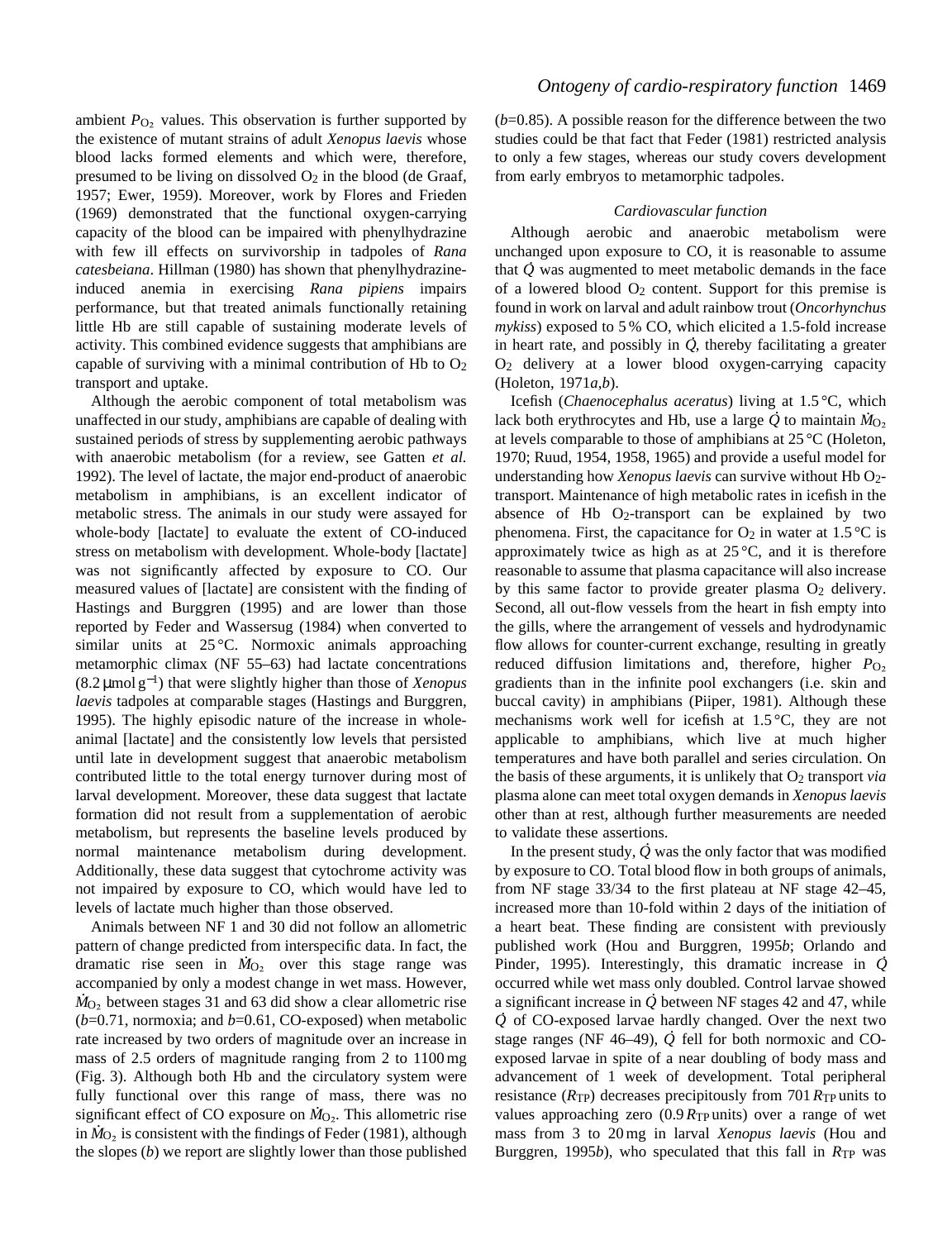concomitant with an increase in the total cross-sectional area of the vasculature. Indirect supporting evidence comes from morphological studies showing that *Xenopus laevis* form gills, and a simple lung, and start using the alimentary tract over this stage range (NF 42–47), each structure adding in parallel to the total vasculature (Nieuwkoop and Faber, 1967). In addition, Hou and Burggren (1995*a*) have demonstrated little, if any, rise in mean truncus pressure over a range of masses corresponding to NF 42–47. The formation of these complex structures and their vascularization could explain the fall in *R*TP. However, the net effects on important physiological cardiac variables such as preload and *V*S are difficult to predict without additional data.

*Q* . increased in both normal and CO-exposed animals between stages 48 and 54 in proportion to body mass, as seen in early development. Interestingly, *Q* . was higher for COexposed animals up to NF stage 42–45, where they reached an almost identical value to controls. Between NF 46 and 49, the trend was reversed, with higher  $\dot{Q}$  in controls than in COexposed animals. This reversal could be explained by the complex changes in total vascular area in CO-exposed animals. Anecdotally, we have observed that animals raised in the presence of CO show an increase in the area of vascular beds in the skin and buccal cavity. Total flow increased in controls between NF 50 and 52, in contrast to larvae between NF 46 and 49. Fritsche and Burggren (1996) have shown that cardiovascular regulation during hypoxia begins between NF stages 49 and 53 and that these changes are suggestive of a Frank–Starling mechanism. Moreover, Nieuwkoop and Faber (1967) have shown that anatomical innervation of the ventricle exists at NF 48–49, suggesting that active regulation of cardiac function may exist over this stage range. Interestingly, changes in *Q* . in CO-exposed animals over this range (NF 48–51) are an  $Q$  in CO-exposed animals over this range  $(NF 40-31)$  are due to an eightfold increase in *V*s. The increase in  $\dot{Q}$  seen between NF 50 and 54, when taken in the context of both anatomical and physiological responses, strongly suggests that the changes observed were due to intrinsic cardiac regulation in CO-exposed animals.

Heart rate increased in a curvilinear fashion with progressive development, and there was no significant effect of CO treatment. The general trend of heart rate is similar to that reported previously (Fritsche and Burggren, 1996; Hou and Burggren, 1995*a*; Orlando and Pinder, 1995).

The complex changes seen in  $\dot{\mathcal{Q}}$  in response to CO exposure, and the fact that *f*H was not significantly affected by CO exposure, suggest that *Vs* was a major contributor to the resultant changes seen in *Q* . In adult fish and reptiles, bouts of resultant changes seen in  $Q$ . In additional and repries, bodis of an hypoxia result in increases in  $\dot{Q}$  largely as a result of an increase in stroke volume (Fritsche and Nilsson, 1990; Holeton, 1971*b*; Millard and Johansen, 1974; Wood and Shelton, 1980). Increased stroke volume results from increases in preload and/or decreases in downstream resistance, which reduce afterload. Pelster and Burggren (1991) have shown that preload increases with development which, in turn, would increase *V*S. It is therefore probable that CO exposure would induce increased *V*S not only from the perspective of development but also *via* induced physiological changes resulting from the hypoxic stress itself.

On the basis of this rationale, we evaluated the effects of chronic CO exposure on stroke volume during development. Stroke volume increased in an exponential fashion with ontogeny and body mass, consistent with observations reported previously (Fritsche and Burggren, 1996; Hou and Burggren, 1995*b*; Orlando and Pinder, 1995; Tang and Rovianen, 1996). However, unlike *f*H, *V*S was significantly different overall in animals exposed to CO, although further analysis revealed that only a few stages contributed to the difference when compared with controls at a similar stages. The variability observed in *Vs* when compared with  $f$ H and  $\dot{Q}$  is consistent with the argument that cardiac regulation occurs late in development, while early regulation seems to be largely intrinsic.

We conclude that reductions in arterial  $O<sub>2</sub>$ -carrying capacity result in an augmentation of blood flow largely based on changes in stroke volume. Interestingly, Farrell (1991) speculates that adult amphibians regulate cardiac function *via* rate-dependent processes, suggesting that metamorphosis must be a period of transition from stroke-dependent regulation to rate-dependent regulation of cardiac output.

### *Matching of O2 consumption and O2 transport*

The regulation and coordination of cardiac and respiratory function has been assessed in several anuran larvae (Burggren and Feder, 1986; Wassersug *et al.* 1981; West and Burggren, 1982). The coordination of both mechanisms has important consequences for regulating blood gas levels and pH (Boutilier and Shelton, 1986*a*,*b*; Weintraub and MacKay, 1975). In the case of a developing *Xenopus laevis*, this regulation must take into account three distinct respiratory surfaces (gills, lungs and skin). Morphometric analysis of these respective exchange surface areas relative to the flow which supplies them (e.g. Malvin, 1994) is beyond the scope of this paper. However, the coordination of tissue O<sub>2</sub> demand relative to total convective delivery of  $O_2$ , as defined by  $\dot{M}_O_2/\dot{Q}_O_2$ , gives an indication of the relative amount of cardiac work involved in transporting a quantity of gas, provided that all respiratory gases are transported in the blood. If gas transport were to occur *via* parallel diffusion, then cardiac work would be uncoupled from O2 transport, resulting in values above the coupling threshold value of 1.

In normoxic animals between NF stages 33 and 54, there was a significant reduction in  $\dot{M}_{\text{O}_2}/\dot{Q}_{\text{O}_2}$ , suggesting either that was a significant reduction in  $M_0$ <sup>2</sup>/ $Q_0$ <sub>2</sub>, suggesting either that  $M_0$ <sub>2</sub> was falling relative to *Q* or that cardiac output was increasing during development. Our data suggest that *Q* . increased rapidly, with only relatively small changes in *M*<sub>O2</sub>. The  $\dot{M}_{\text{O}_2}/\dot{Q}_{\text{O}_2}$  ratio in CO-exposed animals showed a similar pattern to that in normoxic animals, but the changes occurred at a level six times higher than that for control animals. Clearly, the fact that  $\dot{M}_{\text{O}_2}/\dot{Q}_{\text{O}_2}$  was elevated in CO-exposed animals suggests that the cardiovascular system was contributing little to total O2 transport and that diffusion is more important in . total gas exchange. Values for  $\dot{M}_{\text{O}_2}$  in cardiac-ablated and cardiac mutant *Ambystoma* are similar to control levels,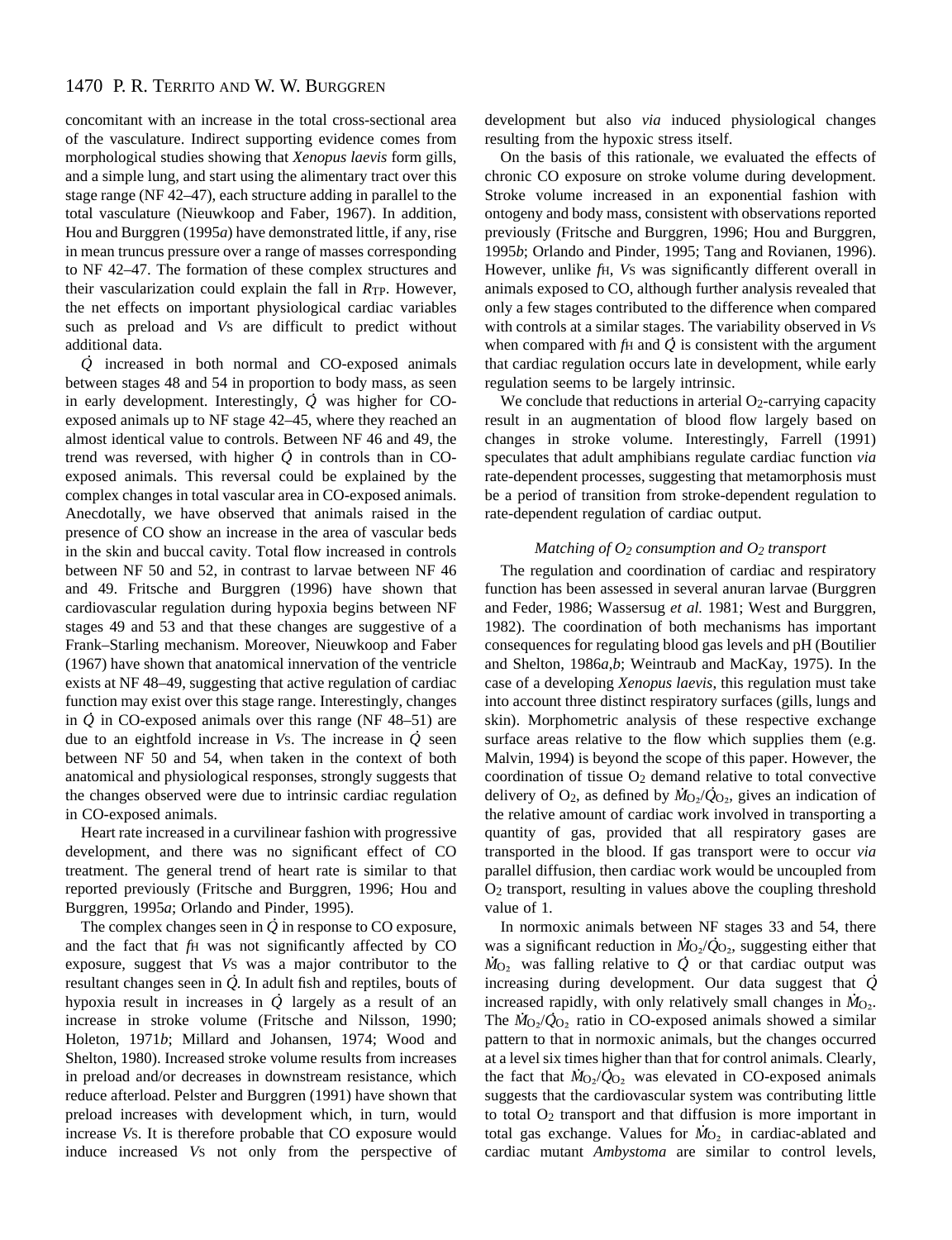suggesting that the major contribution to the total rate of  $O<sub>2</sub>$ uptake is from simple  $O<sub>2</sub>$  diffusion across the body wall (Mellish *et al.* 1998).

# *The role of transcutaneous diffusion in embryonic gas exchange*

The reduction of whole-blood oxygen-carrying capacity by CO treatment did not impede resting aerobic metabolism, implying that oxygen uptake occurs *via* diffusion alone in early development. Although these data are not surprising for eggs and very small embryos, it is unexpected that large  $(>\frac{3}{2}$  mg) larvae deprived of significant convective  $O_2$  transport are capable of surviving through metamorphic climax. Since the ablation of the O2-carrying capacity of the blood resulted in . only modest changes in *Q* , it appears that the cardiovascular system plays only a small role in total oxygen uptake in larval development. This contention is in general agreement with studies of early development in other lower vertebrates (Mellish *et al.* 1998; Pelster and Burggren, 1996).

Taken together, the available data suggest that the initiation of cardiac function is not for the sole purpose of transporting oxygen, but that the heart begins to function as part of a developmental (genetic) program prior to the absolute need for convective  $O_2$  transport, a hypothesis we call 'prosynchronotropy' (Burggren and Territo, 1995). Thus, the role of cardiac function in supplying oxygen to the tissues may be redundant during periods of low environmental *P*<sub>O</sub><sub>2</sub> (Burggren and Territo, 1995). Moreover, it has been suggested that the role of the cardiovascular system in early development may serve several purposes other than O<sub>2</sub> distribution. Burggren and Warburton (1994) have suggested that early heart beat and pressure generation may serve to distend newly developing vascular beds. Alternatively, the role of early convective transport may be for nutrient distribution (Burggren and Territo, 1995). Whatever the purpose of early convection, it is clear from the present study that the bulk of  $O<sub>2</sub>$  transport is not dependent on Hb in the early developmental stages.

We thank J. Altimiras, J. Hicks, S. Hillyard, D. Neuman and C. Reiber for their critical review of the first draft of this manuscript. This study, which was part of a PhD dissertation at the University of Nevada, Las Vegas, was supported by a National Science Foundation Grant (IBN-9307832) to W.W.B. Funding for P.R.T. was, in part, from a Doctoral Graduate Fellowship from the University of Nevada, Las Vegas.

### **References**

- ADOLPH, E. F. (1979). Development of dependence on oxygen in embryo salamanders. *Am. J. Physiol.* **236**, R282–R291.
- BALLARD, W. (1968). Normal embryonic stages for salmonid fishes, based on *Salmo gairdneri* Richardson and *Salvelinus fontinalis* (Mitchill). *J. exp. Zool.* **184**, 7–26.
- BOELL, E. J., GREENFIELD, P. AND HILLIE, B. (1963). The respiratory function of gills in the larvae of *Ambystoma punctatum*. *Dev. Biol.* **7**, 420–431.
- BOUTILIER, R. G. AND SHELTON, G. (1986*a*). Respiratory properties of blood from voluntarily and forcibly submerged *Xenopus laevis*. *J. exp. Biol.* **121**, 285–300.
- BOUTILIER, R. G. AND SHELTON, G. (1986*b*). Gas exchange, storage and transport in voluntarily diving *Xenopus laevis*. *J. exp. Biol.* **126**, 133–156.
- BOUTILIER, R. G., STIFFLER, D. F. AND TOEWS, D. P. (1992). Exchange of respiratory gases, ions and water in amphibious and aquatic amphibians. In *Environmental Physiology of the Amphibians* (ed. M. E. Feder and W. W. Burggren), pp. 81–124. Chicago: University of Chicago Press.
- BRODY, J. S. AND COBURN, R. F. (1969). Carbon monoxide-induced arterial hypoxemia. *Science* **164**, 1297–1298.
- BURGGREN, W. W., DUPRE, R. K. AND WOOD, S. C. (1987). Allometry of red cell oxygen binding and hematology in larvae of the tiger salamander, *Ambystoma tigrinum*. *Respir. Physiol.* **70**, 73–84.
- BURGGREN, W. W. AND FEDER, M. E. (1986). Effect of experimental ventilation of the skin on cutaneous gas exchange in the bullfrog. *J. exp. Biol.* **121**, 445–449.
- BURGGREN, W. W. AND FRITSCHE, R. (1995). Cardiovascular measurements in animals in the milligram range. *Braz. J. med. biol. Res.* **28**, 1291–1305.
- BURGGREN, W. W. AND JUST, J. J. (1992). Developmental changes in physiological systems. In *Environmental Physiology of the Amphibians* (ed. M. E. Feder and W. W. Burggren), pp. 467–530. Chicago, London: University of Chicago Press.
- BURGGREN, W. W. AND KELLER, B. (1998). *Developmental Cardiovascular Physiology: Organisms to Molecules*. (in press).
- BURGGREN, W. W. AND PINDER, A. W. (1991). Ontogeny of cardiovascular and respiratory physiology in lower vertebrates. *A. Rev. Physiol.* **53**, 107–135.
- BURGGREN, W. W. AND TERRITO, P. R. (1995). Early development of blood oxygen transport. In *Hypoxia and the Brain* (ed. J. Sutton, C. Houston and G. Coats), pp. 85–89. Burlington: Queen City Printers.
- BURGGREN, W. W. AND WARBURTON, S. (1994). Patterns of form and function in developing hearts: contributions from non-mammalian vertebrates. *Cardioscience* **5**, 183–191.
- CIROTTO, C. AND ARANGI, I. (1989). Chick embryo survival under acute carbon monoxide challenges. *Comp. Biochem. Physiol.* **94**A, 117–123.
- DE GRAAF, A. R. (1957). A note on the oxygen requirements of *Xenopus laevis. J. exp. Biol.* **34**, 174–176.
- EWER, D. W. (1959). A toad *Xenopus laevis* without hemoglobin. *Nature* **183**, 271.
- EWER, R. F. (1942). On the function of hemoglobin in *Chironomus*. *J. exp. Biol.* **18**, 197–205.
- FARRELL, A. P. (1991). From hagfish to tuna: A perspective on cardiac function in fish. *Physiol. Zool.* **64**, 1137–1164.
- FEDER, M. E. (1981). Effect of body size, trophic state, time of day and experimental stress on oxygen consumption of anuran larvae: An experimental assessment and evaluation of the literature. *Comp. Biochem. Physiol.* **70**A, 497–508.
- FEDER, M. E. AND WASSERSUG, R. J. (1984). Aerial *versus* aquatic oxygen consumption in larvae of the clawed frog, *Xenopus laevis*. *J. exp. Biol.* **108**, 231–245.
- FLORES, G. AND FRIEDEN, E. (1969). Induction and survival of hemoglobin-less and erythrocyte-less tadpoles and young bullfrogs. *Science* **159**, 101–103.
- FRITSCHE, R. AND BURGGREN, W. (1996). Development of cardiovascular responses to hypoxia in larvae of the frog *Xenopus laevis*. *Am. J. Physiol.* **271**, R912–R917.